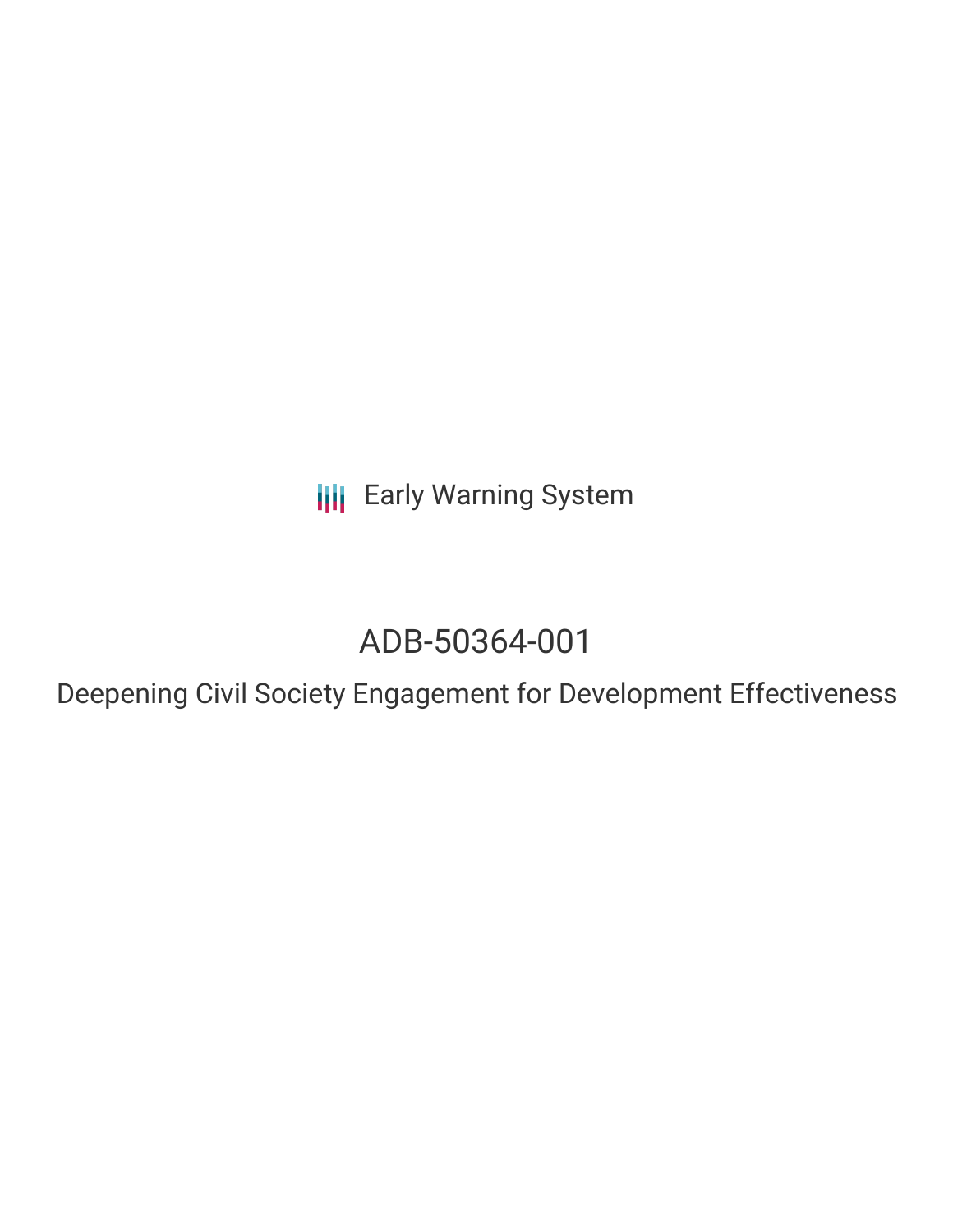

#### **Quick Facts**

| Asian Development Bank (ADB)              |
|-------------------------------------------|
| Active                                    |
|                                           |
| 2017-11-27                                |
| Region: Asia Pacific                      |
| Law and Government, Technical Cooperation |
| Grant                                     |
| $$1.40$ million                           |
|                                           |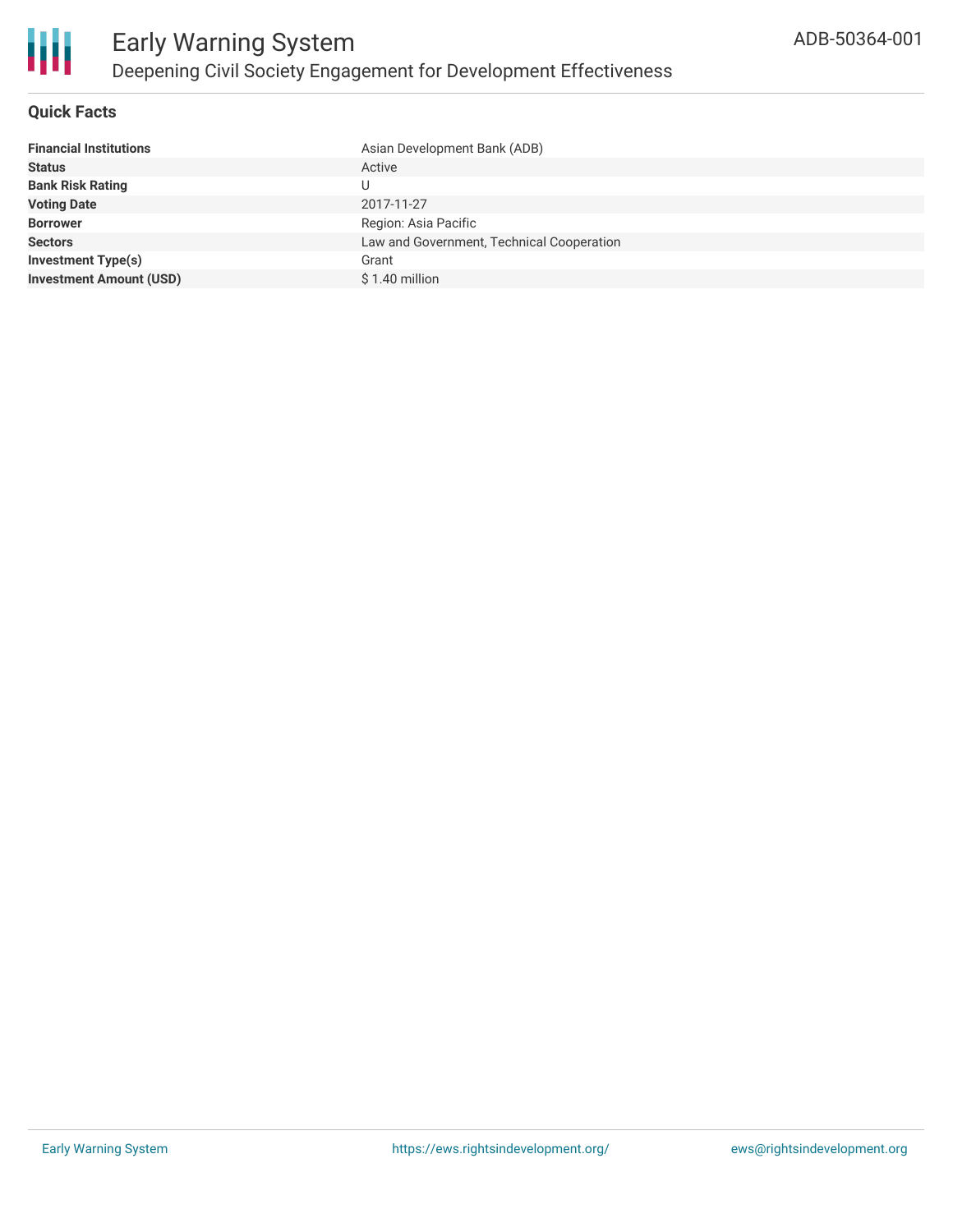

#### **Project Description**

According to the bank website, the TA cluster is aligned with the following impact: delivery of inclusive development services in selected DMCs improved (SDG 10). The TA cluster will have the following outcome: CSO participation in ADB operations strengthened.

Output 1: Capacity for effective civil society organization engagement in the design, implementation, and monitoring of ADB projects improved. The TA cluster will seek a DMC-based solution to enhance CSO engagement and identify areas for skills enhancement. A capacity gap assessment of skills and knowledge on CSO cooperation will lead to (i) development of a learning program to build the capacity of DMC officials and CSOs on effective engagement in key sectors such as climate change, disaster risk management, gender, water, urban services, energy, health, education, and social protection; and (ii) country-specific strategies, such as CSO engagement in fragile and conflict-affected situations. To improve the skills for enhanced CSO engagement of DMC project officials and CSOs, capacity building methods and outputs will include (i) classroom training and learning-by-doing (on-the-job training, mentoring, and cross-learning visits); (ii) networking and peer learning programs; and (iii) e-learning and blended-learning courses. The TA cluster will also support regional capacity building through workshops and the use of appropriate information and communication technology (ICT) platforms.

Output 2: Demonstration activities through effective civil society organization engagement conducted. TA cluster outputs will focus on ongoing and new ADB operations and country assistance strategies using gender-sensitive and inclusive approaches. New and proposed business processes and innovative engagement models for enhanced CSO engagement will be field tested in selected DMCs. The main activities include (i) collecting and sharing information, and supporting CSO participation in achieving the SDGs and, where applicable, Open Government Partnership national action plans and other institutional mechanisms for civil society government engagement; (ii) collecting and sharing information with ADB country teams and government agencies on major CSO-led development programs in the participating DMC; (iii) developing CSO country assessments and ADB CSO country cooperation action plans in country planning activities; (iv) incorporating knowledge and expertise of CSOs through the establishment of regional and national advisory committees; (v) integrating context-sensitive CSO engagement into the design of new loans and grants in the ADB project pipeline; (vi) supporting the implementation of planned CSO participation in ongoing ADB-financed projects through TA and capacity building; (vii) supporting ADB resident mission offices and project teams working with CSOs; (viii) demonstrating new engagement tools and processes with CSOs in ADB projects; (ix) identifying and implementing opportunities to leverage ADB CSO partnerships on ADB projects; (x) supporting the involvement of CSOs in the design, implementation, and monitoring of project activities and outputs; (xi) supporting CSO-participatory activities to enhance the delivery of services to poor, vulnerable, and marginalized communities; and (xii) creating CSO advisory committees (national and regional) to support TA knowledge generation and sharing. The advisory committees will facilitate discussions and provide recommendations to stimulate increased CSO engagement in ADB projects.

Output 3: Knowledge products about effective civil society organization engagement in ADB operations generated and shared. The TA cluster will capture and disseminate lessons and experiences of good practices involving CSO engagement in project planning, design, implementation, and monitoring, and highlight in-country and regional knowledge platforms. The knowledge products will demonstrate how CSO engagement enhances project quality and promotes inclusive development. Capacity building and field testing of new business processes will be undertaken under output 1, and enhanced CSO engagement models under output 2. Lessons from these activities may be developed into e-learning courses and blended learning programs to be used as part of a continuous capacity development program. Special attention would be devoted to CSO engagement to improve inclusion of specific marginalized and vulnerable groups in ADB operations. Practical grassroots CSO engagement participatory tools and techniques will be generated locally and lessons monitored and shared among local CSOs and project operational teams. The TA cluster will develop tangible knowledge products using ICT and other appropriate communication

to be used materials materials materials may be used for knowledge dissemination where internet access to local communities is not knowledge dissemination where internet access to local communities is not knowledge access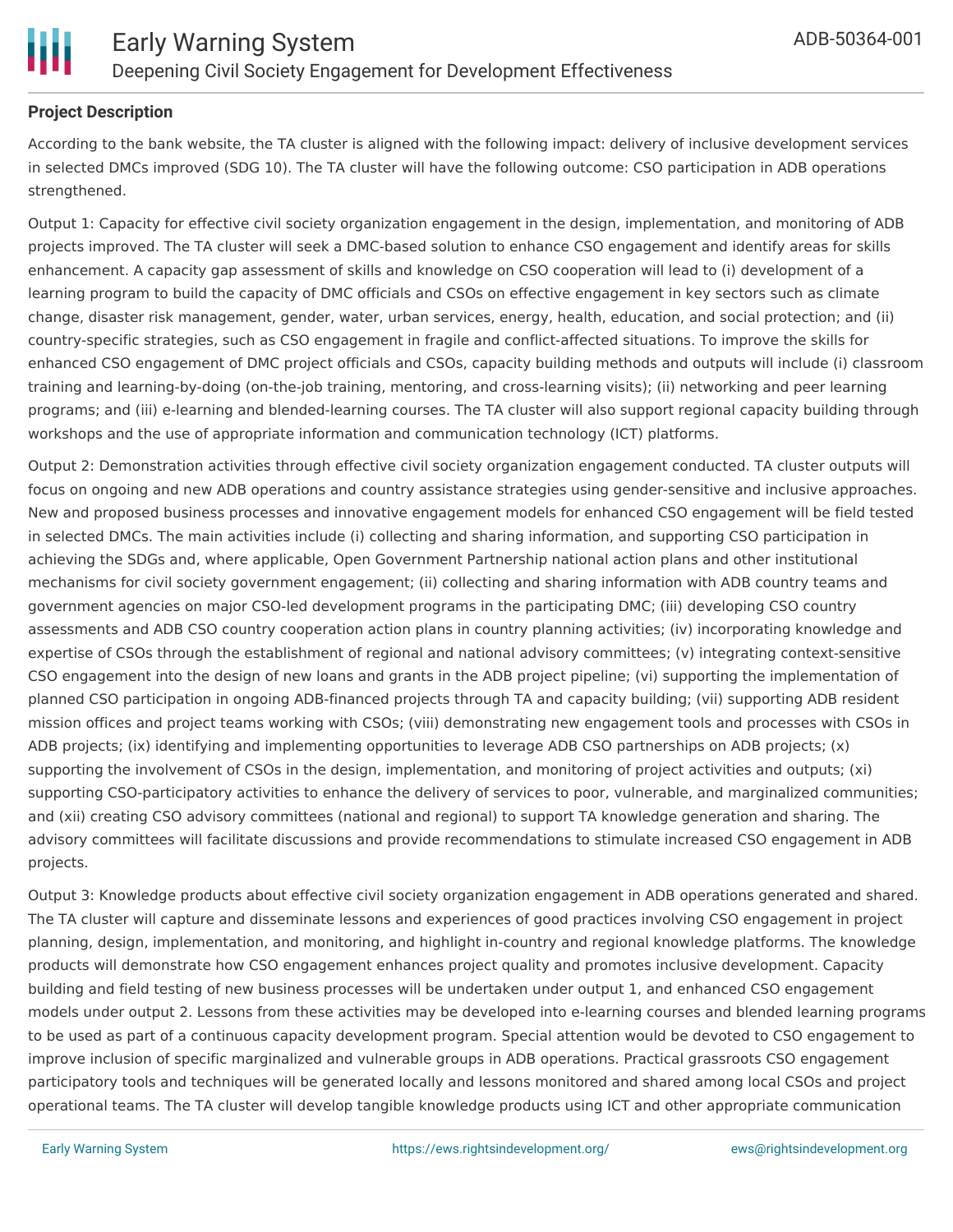

### Early Warning System Deepening Civil Society Engagement for Development Effectiveness

#### **Investment Description**

Asian Development Bank (ADB)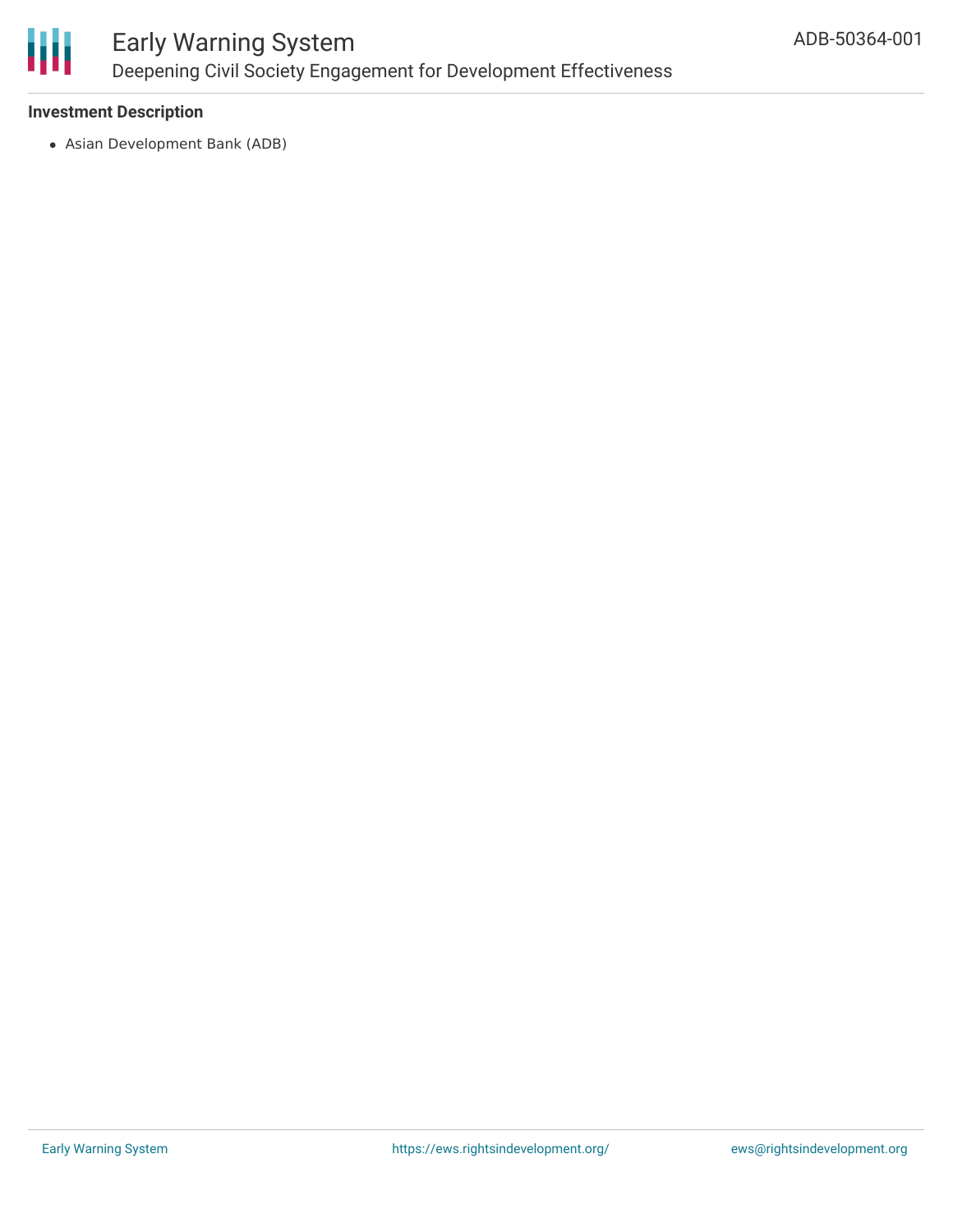

#### **Contact Information**

Executing Agencies Asian Development Bank Mr. Christopher I. Morris, Principal Social Development Specialist cmorris@adb.org 6 ADB Avenue, Mandaluyong City 1550, Philippines

#### **ACCOUNTABILITY MECHANISM OF ADB**

The Accountability Mechanism is an independent complaint mechanism and fact-finding body for people who believe they are likely to be, or have been, adversely affected by an Asian Development Bank-financed project. If you submit a complaint to the Accountability Mechanism, they may investigate to assess whether the Asian Development Bank is following its own policies and procedures for preventing harm to people or the environment. You can learn more about the Accountability Mechanism and how to file a complaint at: http://www.adb.org/site/accountability-mechanism/main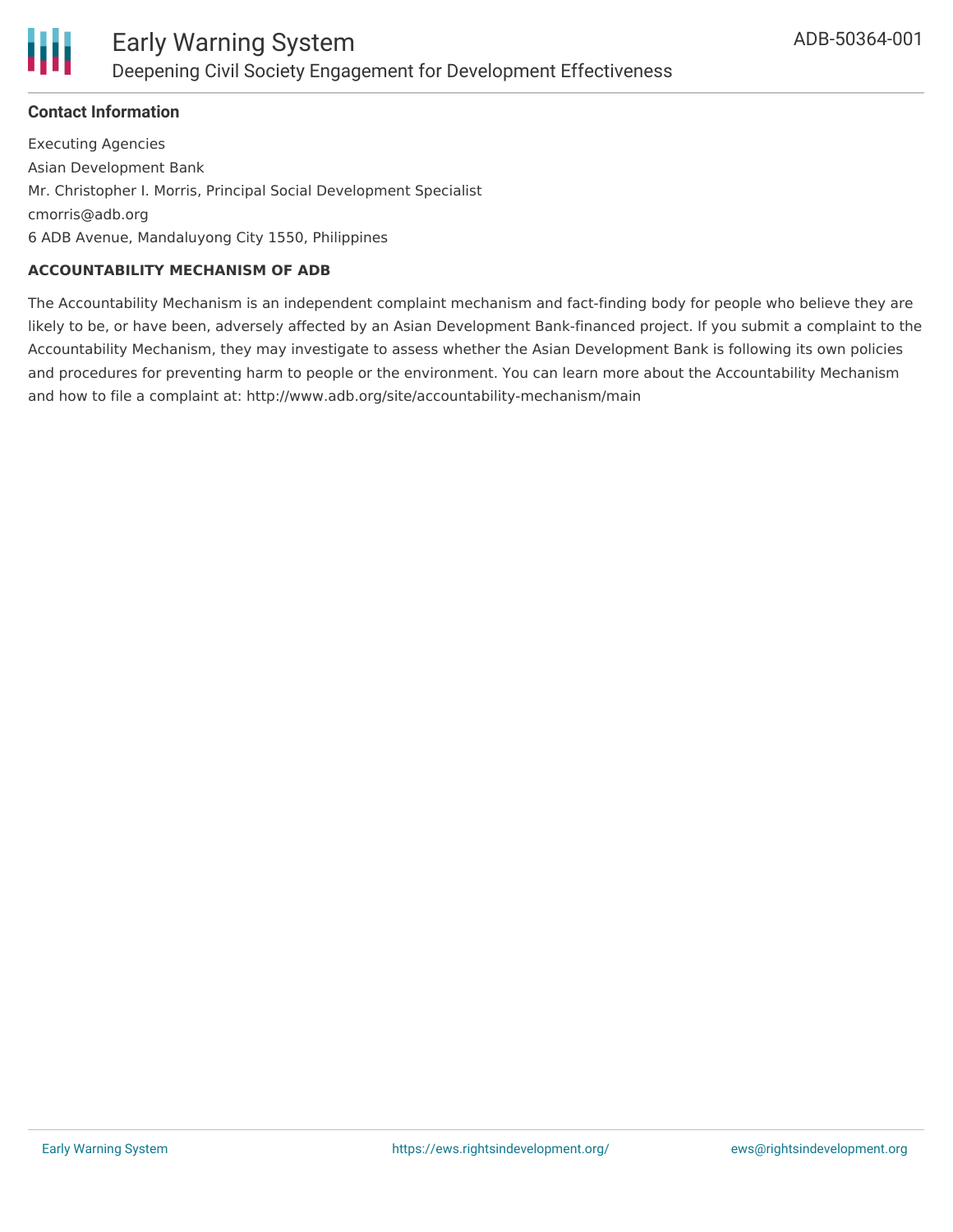

# Early Warning System

Deepening Civil Society Engagement for Development Effectiveness

#### **Bank Documents**

• Project [Disclosure](https://ewsdata.rightsindevelopment.org/files/documents/01/ADB-50364-001.pdf) PDF [\[Original](https://www.adb.org/printpdf/projects/50364-001/main) Source]